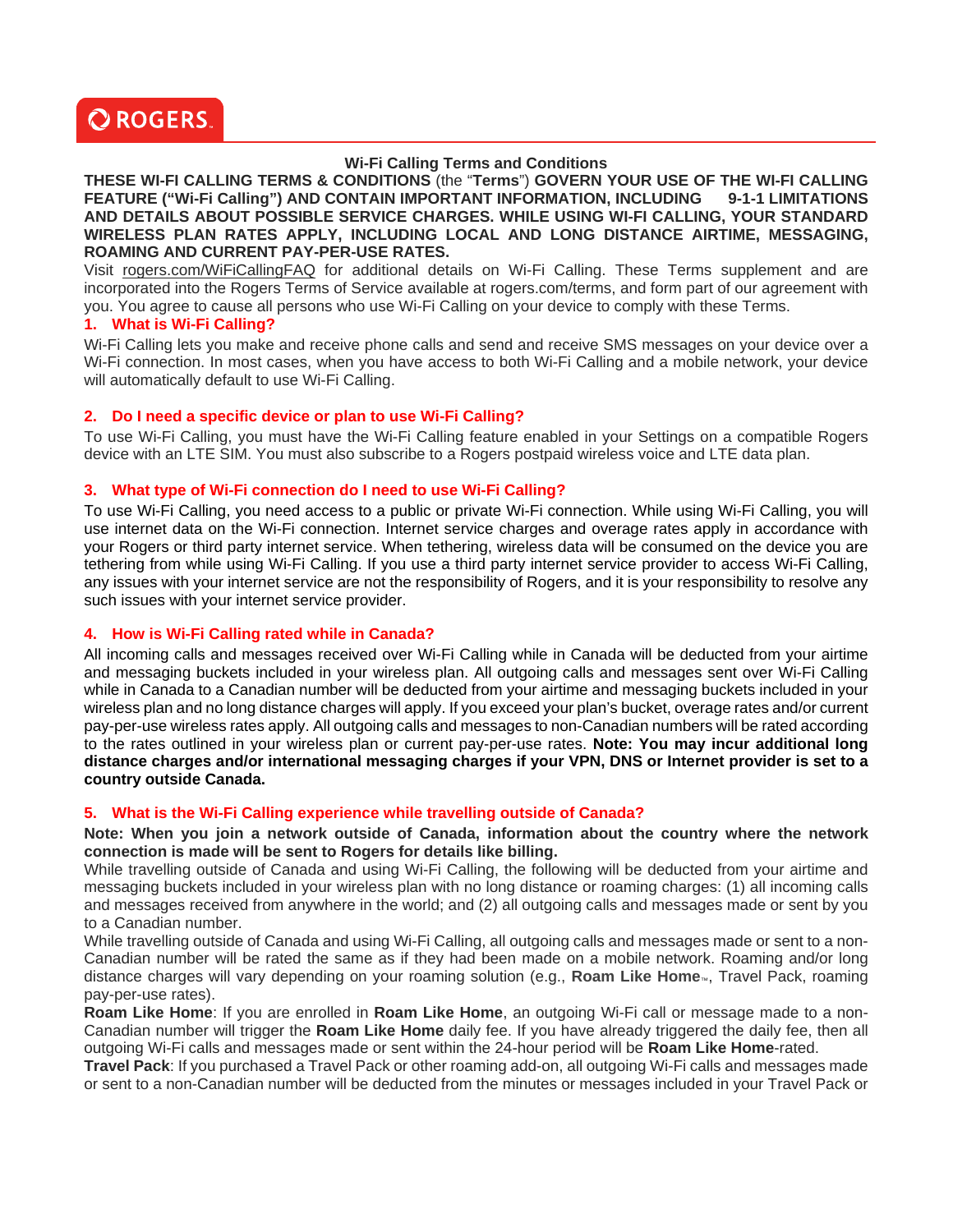roaming add-on. If you exceed the amounts included in your Travel Pack or roaming add-on, the overage rates outlined in your Travel Pack or roaming add-on apply.

**Pay-Per-Use Rates**: If you are not enrolled in **Roam Like Home** and have not purchased a Travel Pack or roaming add-on, outgoing Wi-Fi calls and messages to a non-Canadian number will be rated per standard roaming pay-peruse rates.

### **6. How does 9-1-1 emergency service work on Wi-Fi Calling?**

**THIS SECTION CONTAINS IMPORTANT INFORMATION ABOUT THE DIFFERENCES AND UNIQUE LIMITATIONS OF 9-1-1 EMERGENCY SERVICE ASSOCIATED WITH WI-FI CALLING. PLEASE READ CAREFULLY.** By using Wi-Fi Calling, you acknowledge and agree to the information in this section regarding the limitations of using Wi-Fi Calling for dialing 9-1-1. If you are not comfortable with these limitations, we recommend that you not use Wi-Fi Calling, or consider an alternate means for accessing traditional 9-1-1 emergency services. We recommend you keep an alternative phone service handy to increase the reliability of your access to emergency services during any service interruption. **Note: Wi-Fi Calling cannot support emergency calls made outside of Canada or the United States. Ensure you are connected to a mobile network when attempting to make an emergency call outside of Canada or the United States to be routed to the nearest emergency services.** You agree to inform all people who use Wi-Fi Calling on your device of the following limitations and requirements.

- A. **Your 9-1-1 Emergency Address.** When you first turn on Wi-Fi Calling on your device, you will be asked to provide the full address for your most likely location for your device (your "**9-1-1 Emergency Address**"). You may only register one (**1**) 9-1-1 Emergency Address and it must be a location in Canada or the United States. If a U.S address is entered, it must not be used for more than six (**6**) months of any given calendar year. If you fail to comply with this requirement or we suspect you have provided false, inaccurate or incomplete location information, we have the right to restrict your current and/or future ability to access Wi-Fi Calling. Rogers will not, however, disable your ability to place a 9-1-1 call during any such restriction.
- B. **Placing 9-1-1 Calls.** If you dial 9-1-1 from your device using the mobile network (i.e., not using Wi-Fi Calling), your call routes automatically to the proper Public Safety Answering Point ("**PSAP**") based on the location you are calling from. If you dial 9-1-1 while using Wi-Fi Calling, your call routes to a specialized emergency call centre that will transfer your call to the correct PSAP by using the 9-1-1 Emergency Address you specified or based on the location you have provided to the 9-1-1 operator. When using Wi-Fi Calling to dial 9-1-1, you must immediately inform the 9-1-1 operator of your location (or the location of the emergency, if different) if you are able to do so. It is important that you do not hang up unless directly told to do so, and if disconnected, immediately dial 9-1-1 again. You should also be prepared to provide your call-back number to the 9-1-1 operator. If you use Wi-Fi Calling to dial 9-1-1 and the Wi-Fi connection is lost, your call to 9-1-1 will drop and the specialized emergency call centre and/or PSAP will not have any method of re-connecting with you. If this occurs, dial 9-1-1 again.
- C. **Accuracy of 9-1-1 Information.** You agree to provide true, accurate, current and complete 9-1-1 Emergency Address and other information to Rogers, and are responsible for maintaining and updating the 9-1-1 Emergency Address associated with your device. If you do not update your 9-1-1 Emergency Address and do not correctly identify the location of the emergency, 9-1-1 calls made using Wi-Fi Calling will be routed based on your previously provided 9-1-1 Emergency Address and therefore may be routed to the incorrect PSAP for the emergency location. If you are unable to speak, the dispatcher may not be able to locate you if you have failed to update your 9-1-1 Emergency Address. You may update your 9-1-1 Emergency Address in the settings section of your device. During certain periods, updates to your 9-1-1 Emergency Address may not be reflected instantly (e.g., during IT maintenance periods). When you register or update your 9-1-1 Emergency Address, it will be validated for accuracy through a Canada Post and PSAP validation service. If the validation service is not able to recognize the proposed 9-1-1 Emergency Address you provided, you will be provided with a recommendation for correction of the 9-1-1 Emergency Address. If you choose to override the recommendation, your 9-1-1 Emergency Address will be manually updated the next business day. Therefore, in the event of an emergency, you may not have a 9-1-1 Emergency Address in the database until the end of the next business day. It is strongly encouraged that you always have an alternate means of accessing 9-1-1.
- D. **Connection Time and Technical Difficulties.** For technical reasons, your 9-1-1 call may produce a busy signal or take longer to answer as compared to traditional 9-1-1 calls. The 9-1-1 service will not function if the internet access point and underlying Wi-Fi network is not configured correctly, does not have the bandwidth to carry a call, or if the Wi-Fi Calling feature is not functioning for any reason, including but not